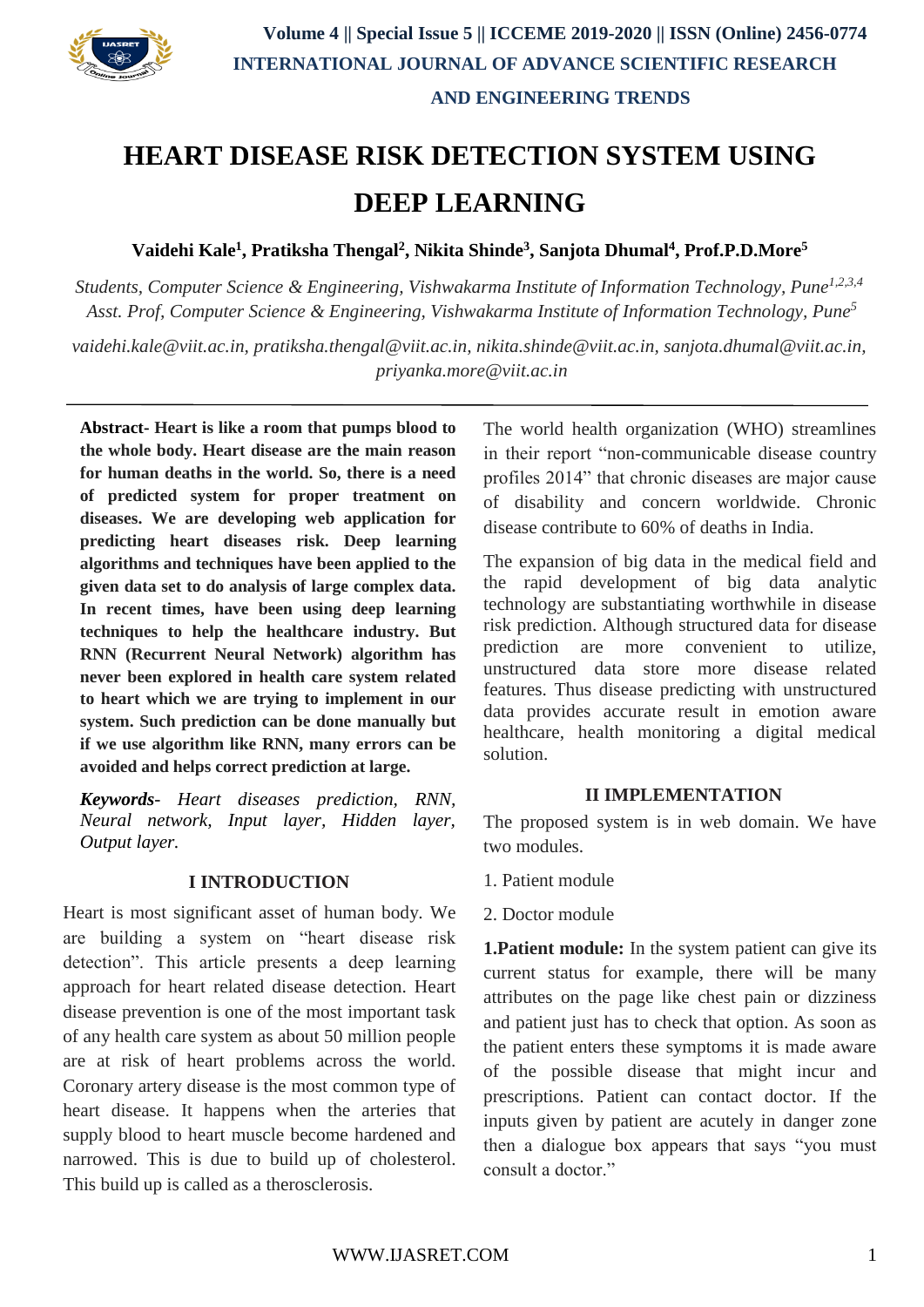

# **Volume 4 || Special Issue 5 || ICCEME 2019-2020 || ISSN (Online) 2456-0774 INTERNATIONAL JOURNAL OF ADVANCE SCIENTIFIC RESEARCH AND ENGINEERING TRENDS**

### **Attributes to access risk in patient module**:

wizling, chest pain, shortness of breath, hypertension, high blood pressure, chronic wet cough, diabetes, Fatigue, obesity, Abnormal awareness of heartbeat, swelling of the abdomen with fluid, low heart peels, feet swelling, ankles swelling, headache, increased fat around the middle, anxroxy.

**2. Doctor module:** In this system doctor is the admin The Doctor can enter the values for following attributes. He/she can update the prescription for the diseases.

The doctor enters the raw data of the patient. Then check the entered data is valid or not. In this raw data, doctor apply the LSTM and predict the risk of the heart disease using the RNN algorithm.

In doctor module, raw data is nothing but an input data. word embed checks if data is valid or not. In this system of heart disease risk detection we are using Long Short Term Memory.

Attributes like B.P (blood pressure), age, gender, THAL etc are used by doctor to determine the risk. Patient gives inputs like the level of dizziness, chest pain which they can easily relate to. But For the final risk detection only doctor inputs are considered. When the user logs in for the second time it can view its history i.e. the symptoms he felt during the last time. If the user happens to enter the same inputs again and again then the system will display a disease related to the frequently entered symptoms. The LSTM will consider all the inputs from the bp to thal attribute and decide what the risk might be. Example: if the output generated is such {1 0 0 0 1 1 1} here number of ones are greater than number of zeroes therefore there IS a heart disease risk. Further, the risk percentage is also calculated on the basis of summation of all the attributes and taking its percentage.

| <b>Attributes</b>                                  | Range                                                                          |
|----------------------------------------------------|--------------------------------------------------------------------------------|
| Gender                                             | Female=0, male=1                                                               |
| Resting blood pressure                             | 94-200mmHg                                                                     |
| <b>Thallium</b> stress                             | $71 - 202$                                                                     |
| Number of major vessels<br>coloured by fluoroscopy | $0 - 3$                                                                        |
| Chest pain                                         | 1-typical angina, 2-atypical<br>angina, 3-no angina, 4-<br>asymptomatic angina |
| Peak Exercise ST segment                           | Flat<br>downsloping-<br>$\alpha$<br>0.<br>upsloping-1                          |
| Thallium test                                      | Normal or fixed defect-0<br>reversible defect-1                                |
| Age                                                | continuous                                                                     |
| Exercise induced angina                            | $1-Yes$ , $0-No$                                                               |
| Pressure of heart disease                          | $\overline{0}$ - Absent<br>1 to 3-Present                                      |
| Sex                                                | $0$ – Female<br>1 - Male                                                       |
| <b>Fasting Blood sugar</b>                         | $1 - \text{fbs} > 120 \text{ mg/dl}$<br>$0 - fbs < 120$ mg/dl                  |

### **B Block diagram of Patient Module**